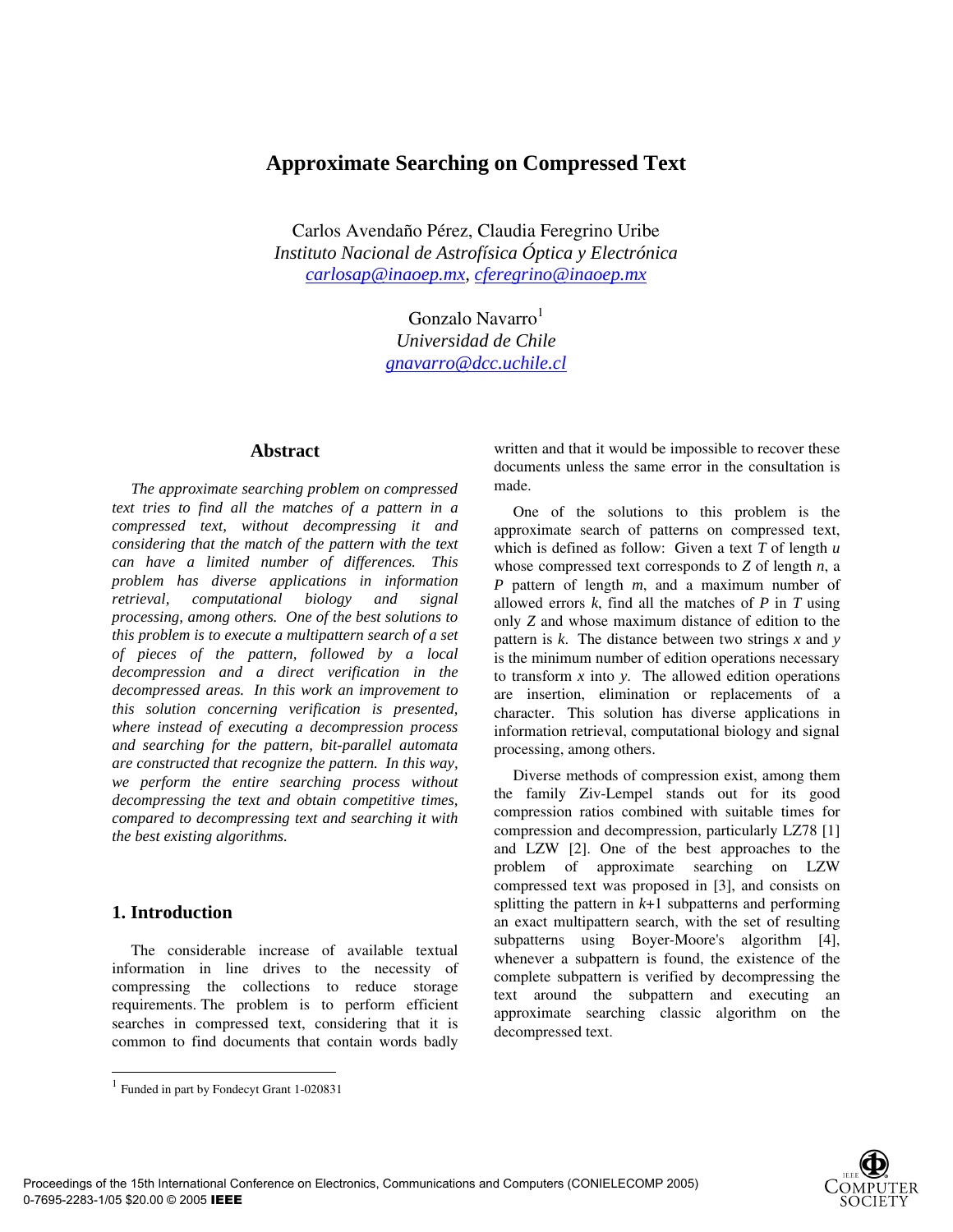In this work an improvement to the verification is presented, instead of executing decompression and searching processes on the pattern, two bit-parallel automata are constructed that recognize the complete pattern, one recognizes to the left of the pattern found and the other one to the right, such that the sum of the errors found in each of the automata is smaller or equal to *k*. In this way, we perform the entire search process without decompressing the text and obtain competitive times, compared to decompressing text and searching it with the best existing algorithms.

## **2. Related Work**

Approximate searching on compressed text was proposed as an open problem in [5]. In [6] this problem has been solved for the LZ78/LZW formats in O(*mkn* + *R*) time for the worst case (where *R* is the number of matches to find) and in  $O(k^2n+R)$  time for the average case using dynamic programming techniques. Bitparallelism is other technique used for approximate searching. With this technique it is possible to pack many values in the bits of a computer word of *w* bits and to update all of them in parallel. In [7] this technique was used to obtain a time  $O(nmk^3/w)$  in the worst case. Nevertheless, the solutions presented as in [6] as in [7] are very slow.

In [3] the first practical solution to the approximate searching problem was presented using filtering algorithms. This solution works fine for text compressed with LZ78/LZW algorithms and it is based on splitting the pattern in *k*+1 subpatterns and executing a multipattern search of them, followed by a local decompression and a direct verification in the candidate text areas. In spite of the good performance of this approach, the verification can be improved using techniques of bit-parallelism and filtering. In this work, we demonstrate it.

### **3 The LZW Compression Format**

The Ziv-Lempel family of algorithms replaces substrings in the text by a pointer to a previous occurrence of them. A particularly interesting variant is LZW, which is used for Unix's *Compress* program. The LZW method starts by initializing the dictionary to all the symbols in the alphabet. In the common case of 8-bits symbols, the first 256 entries of the dictionary

(entries 0 through 255) are occupied before any data is input.

The principle of LZW is the following: the encoder inputs symbols one by one and accumulates them in a string *I*. After each symbol is input and is concatenated to *I*, the dictionary is searched for string *I*. As long as *I* is found in the dictionary, the process continues. At a certain moment, adding the next symbol '*a*' causes the search to fail; string *I* is in the dictionary but string *Ia* is not. At this moment the encoder outputs the dictionary pointer that points to string *I*, saves string *Ia* in the next available dictionary entry and initializes string *I* to symbol *a*.

## **4. Improved approximate searching on compressed text algorithm.**

The algorithm presented in [3] is divided in three phases: 1) splitting the pattern into  $k+1$  subpatterns, 2) executing multipattern search, and 3) verifying the match of complete pattern. In this work, phase 1 and 2 are identical to that ones proposed in [3], however we present an improvement to phase 3, the verification. This phase is explained next in detail.

#### **4.1 Verification**

We begin supposing that the pattern has been splitted in  $k + 1$  subpatterns and one of them has been found by means of an exact multipattern search. If  $P =$  $P_1$  *F P<sub>2</sub>* and *F* is the subpattern found, a bit mask *B* for  $P_1$  (inverted) is precalculated and other for  $P_2$  for each of the  $k + 1$  subpatterns. Next, using the bit mask corresponding to the subpattern found, the bit mask *B*[*c*] has the *j*<sup>th</sup> bit active if  $p_j = c$  (where  $p_j$  represents the j<sup>th</sup> character of  $P_1$  or  $P_2$ ).



**Fig. 1.** No-deterministic automaton for approximate searching for the string 'patron' allowing 2 errors.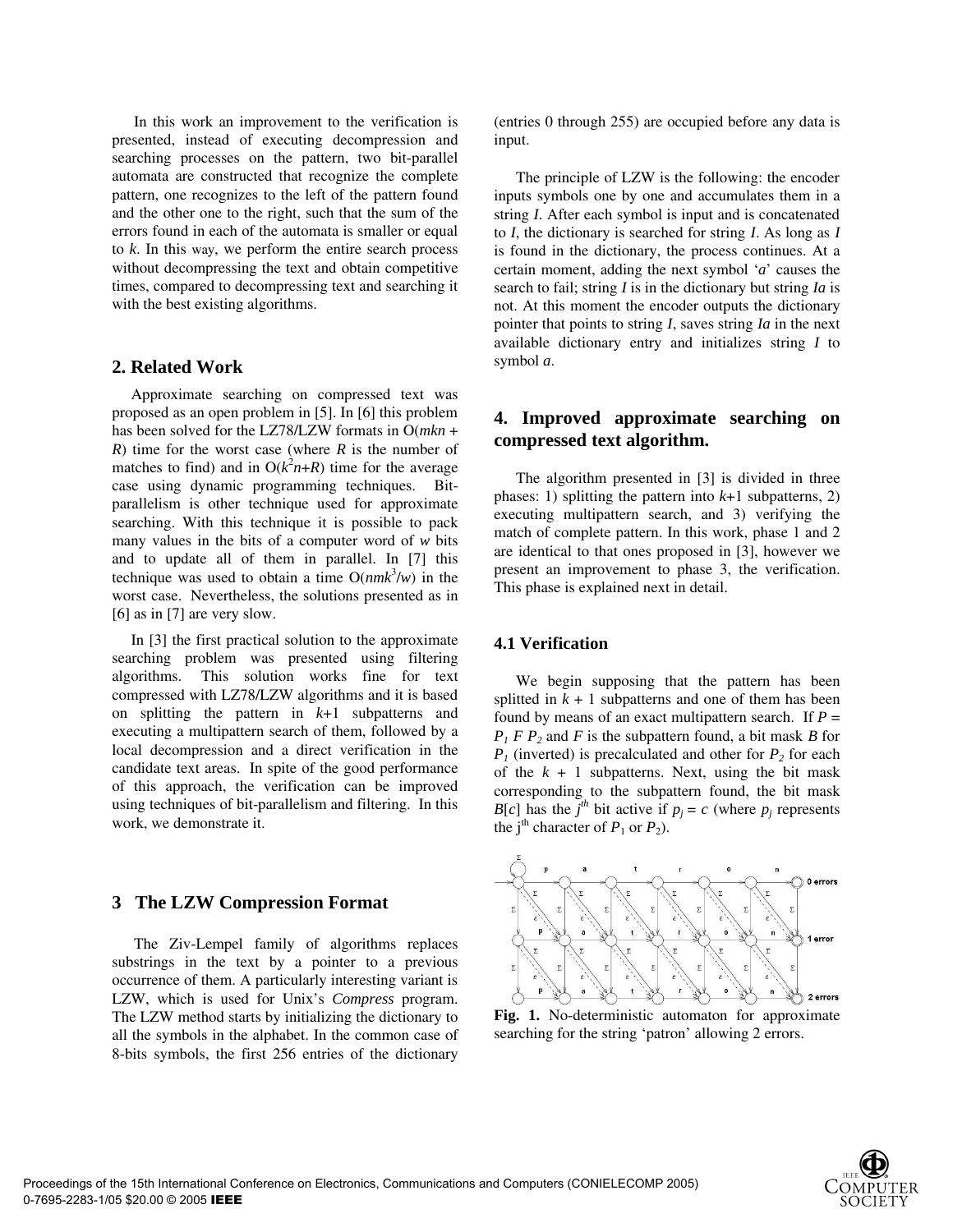For the verification of  $P_1$  y  $P_2$  we simulate a nondeterministic automaton (NFA) similar to the one in figure 1. Every row denotes the number of errors seen, the first row denote zero errors, the second row one, etc. Each time a character of the text is read the NFA change its state. The horizontal, vertical, diagonal and dashed diagonal arrows represent matching, inserting, replacing or deleting of one character respectively. The NFA indicates a match when some final state is active, the row in which is that state will indicate the number of errors found.

The automaton simulation was made according to the algorithms proposed in [8], using  $k+1$  bit masks for representing the NFA rows. The formula for updating the bit masks according to the character reading is:

$$
R'_{0} \leftarrow ((R_{0} << 1) \mid 0^{m-1} \text{ 1}) \& B[t_{j}] \tag{1}
$$
  

$$
R'_{i} \leftarrow ((R_{i} << 1) \& B[t_{j}] \mid R_{i-1} \mid (R_{i-1} << 1) \mid (R'_{i-1} << 1)
$$

The bit masks  $R_i$  are initialized to  $0^{m-i}$  1<sup>*i*</sup>. In (1),  $R_i'$ denotes the horizontal, vertical, diagonal and dashed diagonal arrows of figure 1 respectively.

The figure 2 shows how to obtain the characters to feed the automaton. We showed hypothetical windows of a text compressed with LZW. The dark boxes represent the first character of the next block, and the lines represent the referenced block. For each block the final character, length, the block it refers, and any other data dependent of the algorithm is kept.

Next, the recognition with  $P_1$  begins; it is less time consuming to verify the blocks towards the left because the characters have been obtained in the adequate order to feed the automaton.



**Fig. 2.** Hypothetical windows of a text compressed with LZW.

All initiates with the block where the subpattern *F* starts. In figure 3, the block *j* represents the block where the subpattern initiates, which is within block *jj*. From the block *j*, we obtain all explicit characters to what *j* refers, until we obtain a block of length minor or

equal to 1. Then, all the referenced characters by the block *jj*-1 are obtained, by the block *jj*-2 and so on, feeding the automaton with the characters that are obtained. The process finishes when the automaton dies, or when the number of errors found is greater that *k*.



**Fig. 3.** Order in which the characters are obtained to feed the automaton in the verification process.

If the number of errors found in the process  $k'$  is greater that *k*, we search for other subpattern, else if *k'*  $= k$  the automaton of  $P_2$  is reconfigured to allow only  $k' = k - k'$  errors.

Now, we begin with the block where *F* finalizes. In the figure  $3$  this block is represented by  $i$ , which is within block *ii*. To obtain the characters is more difficult in this moment, because it is necessary to go backwards in the referenced chain from block *ii* until we find block *i*, storing in the array the explicit characters of each visited blocks. When finding the block *i*, we feed the automaton with the last characters stored in the array and so on.

If the obtained characters are not enough for arriving at a final state of the automaton, a new block *ii*= *ii*+1 is read and processed in the same way. Obtaining so the characters of the blocks to which the block *ii* makes reference, storing again the characters in an array and feeding the automaton as in the previous case. The process continues until the automaton dies or a match of the patterns is found.

When the verification is finalized, if the total number of errors found is smaller or equal to *k*, a match of the complete pattern is reported.

### **5. Experimental Results**

The characteristics of the computer used for carrying out the experiments are: Intel Pentium IV processor of 1.3 GHz with 256 MB RAM running Linux Red Hat 8.0.